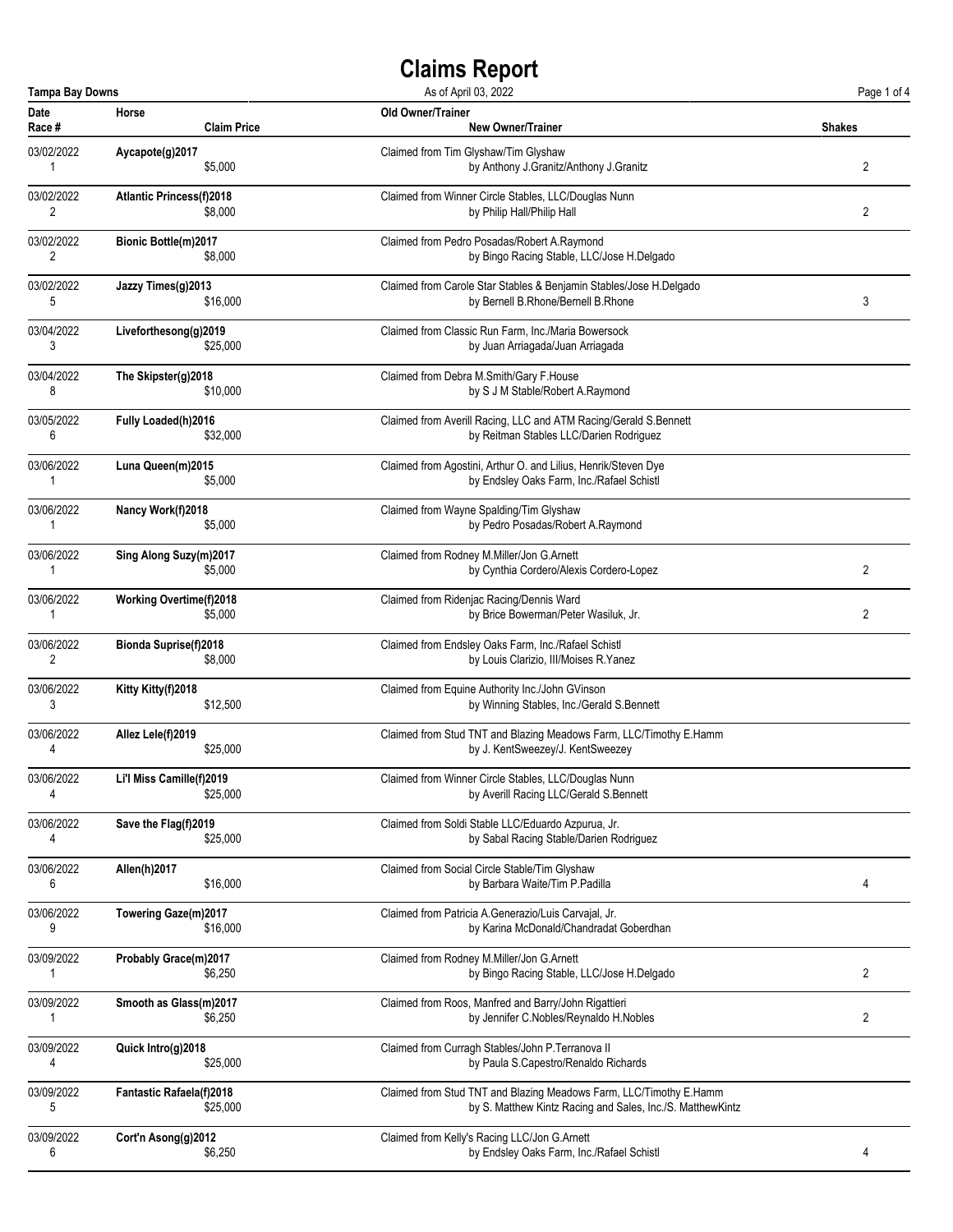| <b>Tampa Bay Downs</b><br>As of April 03, 2022 |                                 |                                                                                                      |               |  |
|------------------------------------------------|---------------------------------|------------------------------------------------------------------------------------------------------|---------------|--|
| Date                                           | Horse                           | Old Owner/Trainer                                                                                    | <b>Shakes</b> |  |
| Race #                                         | <b>Claim Price</b>              | <b>New Owner/Trainer</b>                                                                             |               |  |
| 03/09/2022                                     | Fortunate Friends(g)2016        | Claimed from Arriagada, Juan and Bosso, M. Robert/Juan Arriagada                                     |               |  |
| 6                                              | \$6,250                         | by MCR Stable, Inc./Benny R.Feliciano                                                                |               |  |
| 03/09/2022                                     | Tapsolute(g)2014                | Claimed from Jill Ciperski/Victor Russo                                                              |               |  |
| 6                                              | \$6,250                         | by Gina Wright/Michael W.Wright                                                                      |               |  |
| 03/09/2022                                     | <b>Mystic Dreams(f)2018</b>     | Claimed from Terlep, John C. and Bradley, William B./Jordan Blair                                    |               |  |
| 9                                              | \$16,000                        | by Frank Weigel/Joseph W.Mazza                                                                       |               |  |
| 03/11/2022                                     | Billy Yank(g)2018               | Claimed from Candice JRenee/Joseph F.Orseno                                                          |               |  |
| 1                                              | \$10,000                        | by Kerri Raven/Kerri Raven                                                                           |               |  |
| 03/11/2022                                     | Fade Away(g)2016                | Claimed from Steve AlecRhodes/Tim Glyshaw                                                            |               |  |
| 2                                              | \$5,000                         | by Bruno Schickedanz/Richard M.Davis                                                                 |               |  |
| 03/11/2022                                     | <b>Ride Em(g)2017</b>           | Claimed from Winner Circle Stables, LLC/Douglas Nunn                                                 | 5             |  |
| 3                                              | \$8,000                         | by Phillip Hall/Philip Hall                                                                          |               |  |
| 03/11/2022                                     | Mystery Man(g)2017              | Claimed from Banks Racing LLC/Chris Banks                                                            |               |  |
| 8                                              | \$16,000                        | by Charles D.Nielsen/Jon G.Arnett                                                                    |               |  |
| 03/12/2022                                     | Cajun Casanova(g)2017           | Claimed from Monster Racing Stables/Jose H.Delgado                                                   | 3             |  |
| 2                                              | \$32,000                        | by M. AnthonyFerraro/M. AnthonyFerraro                                                               |               |  |
| 03/12/2022                                     | Runaway Tom(g)2019              | Claimed from Double T Racing and Kathleen O'Connell Racing Stable, Inc./Kathleen O'Connell           |               |  |
| 3                                              | \$16,000                        | by Averill Racing LLC/Gerald S.Bennett                                                               |               |  |
| 03/12/2022                                     | Street Lamp(g)2019              | Claimed from Blazing Meadows Farm LLC, Hertrich, III, Frederick and Fielding, John D./Timothy E.Hamm |               |  |
| 3                                              | \$16,000                        | by Winner Circle Stables, LLC/Douglas Nunn                                                           |               |  |
| 03/12/2022                                     | Jimmy the Kid(g)2018            | Claimed from Winning Stables, Inc./Gerald S.Bennett                                                  |               |  |
| 4                                              | \$8,000                         | by Herman M.Braude/Richard P.Sillaman                                                                |               |  |
| 03/13/2022                                     | Kenai Cool(m)2016               | Claimed from Cynthia Cordero/Alexis Cordero-Lopez                                                    | 3             |  |
| 1                                              | \$5,000                         | by Winner Circle Stables, LLC/Douglas Nunn                                                           |               |  |
| 03/13/2022                                     | Gold Special(g)2019             | Claimed from Amalio Ruiz-Lozano/Angel M.Rodriguez                                                    | 2             |  |
| $\overline{7}$                                 | \$20,000                        | by Steven R.Foxcroft/Darwin D.Banach                                                                 |               |  |
| 03/16/2022                                     | It's Fate(g)2015                | Claimed from Carole Star Stables/Jose H.Delgado                                                      |               |  |
| 1                                              | \$5,000                         | by Agostini, Arthur O. and Lilius, Henrik/Steven Dye                                                 |               |  |
| 03/16/2022                                     | County Court(g)2014             | Claimed from Pirate Racing/Christos Gatis                                                            |               |  |
| 3                                              | \$5,000                         | by Ron G.Potts/Ron G.Potts                                                                           |               |  |
| 03/16/2022                                     | Uncle Ned(g)2017                | Claimed from Skip Einhorn Racing LLC/Skip Einhorn                                                    |               |  |
| 3                                              | \$5,000                         | by Carole Star Stables/Jose H.Delgado                                                                |               |  |
| 03/16/2022                                     | End All Get All(g)2018          | Claimed from Mendieta, Alejandro and Diamond Hands Racing, LLC/Robert A.Raymond                      | 2             |  |
| 8                                              | \$10,000                        | by Rodney M.Miller/Jon G.Arnett                                                                      |               |  |
| 03/18/2022                                     | <b>Atlantic Princess(f)2018</b> | Claimed from Philip Hall/Philip Hall                                                                 |               |  |
| 4                                              | \$8,000                         | by Snowbird Thoroughbreds LLC/Cody W.Axmaker                                                         |               |  |
| 03/18/2022                                     | Hush Y'all(m)2016               | Claimed from Rodney M.Miller/Jon G.Arnett                                                            |               |  |
| 4                                              | \$8,000                         | by Hector Isales/Juan CarlosAvila                                                                    |               |  |
| 03/18/2022                                     | Mizzen Air(m)2014               | Claimed from MCR Stable, Inc./Benny R.Feliciano                                                      | 5             |  |
| 4                                              | \$8,000                         | by Kelly's Racing LLC/Jon G.Arnett                                                                   |               |  |
| 03/18/2022                                     | Street Lamp(g)2019              | Claimed from Winner Circle Stables, LLC/Douglas Nunn                                                 |               |  |
| 6                                              | \$16,000                        | by LBR Racing Stable/Richard P.Sillaman                                                              |               |  |
| 03/18/2022                                     | Huntress Moon(f)2018            | Claimed from Lael Stables/Arnaud Delacour                                                            | 2             |  |
| $\overline{7}$                                 | \$25,000                        | by Lambholm Stable/Roy S.Lerman                                                                      |               |  |
| 03/18/2022                                     | Map the Moment(f)2018           | Claimed from Barron, Rory M. and That's Amore Stable/Rory M.Barron                                   |               |  |
| $\overline{7}$                                 | \$25,000                        | by Ira Ashwal/Gregory Viands                                                                         |               |  |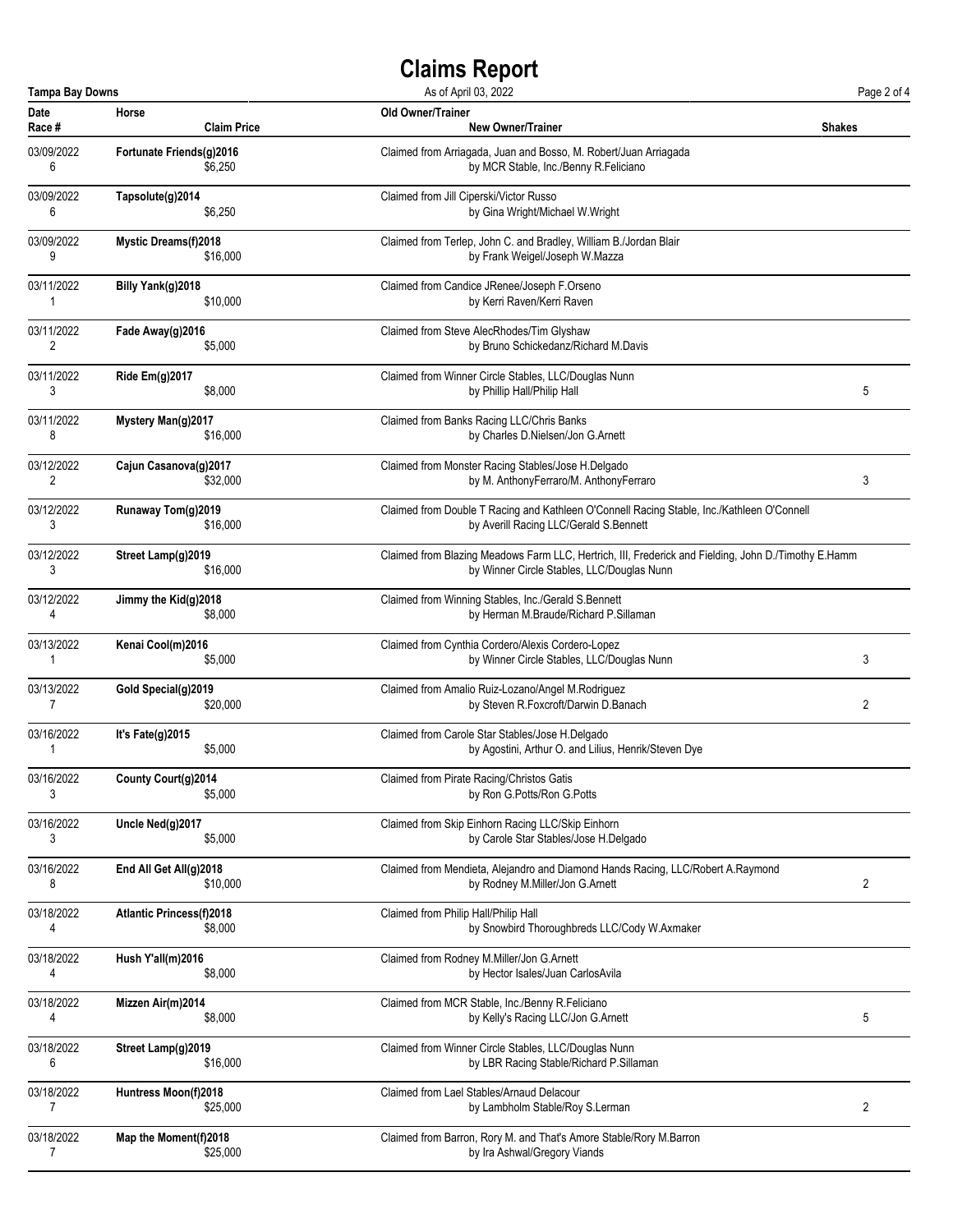| <b>Tampa Bay Downs</b><br>As of April 03, 2022<br>Page 3 of 4 |                                |                    |                                                                                                                                  |                |
|---------------------------------------------------------------|--------------------------------|--------------------|----------------------------------------------------------------------------------------------------------------------------------|----------------|
| Date<br>Race #                                                | Horse                          | <b>Claim Price</b> | Old Owner/Trainer<br><b>New Owner/Trainer</b>                                                                                    | <b>Shakes</b>  |
| 03/19/2022<br>2                                               | Highland Park Hero(g)2015      | \$5,000            | Claimed from Zeehandelar, Steve, Sutherland, Thomas and Ewing, Rob/Steven F.Cahill<br>by Winner Circle Stables, LLC/Douglas Nunn |                |
| 03/19/2022<br>2                                               | I Kickn(g) 2017                | \$5,000            | Claimed from Tedston Holder/Tedston Holder<br>by Debra M.Smith/Gary F.House                                                      |                |
| 03/19/2022<br>3                                               | <b>Kiger(g)2018</b>            | \$8,000            | Claimed from Zeehandelar, Steve and Sutherland, Thomas/Steven F.Cahill<br>by Winner Circle Stables, LLC/Douglas Nunn             | 3              |
| 03/19/2022<br>3                                               | Loud N $Proud(q)$ 2016         | \$8,000            | Claimed from Rodney M.Miller/Jon G.Arnett<br>by Pirate Racing/Christos Gatis                                                     | 2              |
| 03/19/2022<br>5                                               | <b>Ornery Angel(m)2017</b>     | \$5,000            | Claimed from Orlando Alvarado/Aldana Gonzalez<br>by Rodney M.Miller/Jon G.Arnett                                                 | 2              |
| 03/19/2022<br>7                                               | Julie's Grace(f)2018           | \$8,000            | Claimed from Happy Tenth Stable/Tony Wilson<br>by Heehaw Racing/Kathleen A.Guciardo                                              |                |
| 03/19/2022<br>7                                               | <b>Sparkling Plenty(f)2018</b> | \$8,000            | Claimed from Joseph Coursey/Karyn Philipp<br>by Prz and Sanz Stable LLC/Pablo R.Torres                                           |                |
| 03/20/2022<br>2                                               | Peacelovenkarma(f)2018         | \$16,000           | Claimed from Timothy D.Zwahlen/Victor Carrasco, Jr.<br>by Dennis F.Smith/Steven F.Cahill                                         |                |
| 03/20/2022<br>4                                               | Sabelle(f)2019                 | \$16,000           | Claimed from Mark T. Anderson/Thomas Albertrani<br>by Grantland J.Johnson/Bernell B.Rhone                                        | 2              |
| 03/20/2022<br>8                                               | <b>U U Star(c)2019</b>         | \$10,000           | Claimed from Monarch Stables, Inc./John Rigattieri<br>by Winner Circle Stables, LLC/Douglas Nunn                                 | 2              |
| 03/23/2022<br>1                                               | Charge It Jenn(m)2016          | \$5,000            | Claimed from Bernell B.Rhone/Bernell B.Rhone<br>by M J M Stable/Victor Carrasco, Jr.                                             |                |
| 03/23/2022<br>1                                               | Take Me as I Am(f)2018         | \$5,000            | Claimed from Lean Entertainment, LLC/Juan CarlosAvila<br>by Harry L. Veruchi/Jon G. Arnett                                       | 2              |
| 03/23/2022<br>$\overline{c}$                                  | Onlyamatteroftime(g)2018       | \$8,000            | Claimed from Monarch Stables, Inc./John Rigattieri<br>by Frank Weigel/Joseph W.Mazza                                             |                |
| 03/23/2022<br>4                                               | Doctor K(c)2018                | \$10,000           | Claimed from Winner Circle Stables, LLC/Douglas Nunn<br>by Tim P.Padilla/Tim P.Padilla                                           |                |
| 03/23/2022<br>9                                               | Blue Neith(f)2019              | \$16,000           | Claimed from Daniel E.Sanner/Daniel E.Sanner<br>by Timothy D.Zwahlen/Victor Carrasco, Jr.                                        |                |
| 03/23/2022<br>9                                               | Wasser(f)2019                  | \$16,000           | Claimed from Lael Stables/Arnaud Delacour<br>by Mendieta, Alejandro and Diamond Hands Racing, LLC/Robert A.Raymond               |                |
| 03/25/2022<br>1                                               | Himelstein(g)2017              | \$5,000            | Claimed from Windylea Farm, LLC/Kathleen O'Connell<br>by Bernell B.Rhone/Bernell B.Rhone                                         |                |
| 03/25/2022<br>2                                               | Save the Flag(f)2019           | \$25,000           | Claimed from Sabal Racing Stable/Darien Rodriguez<br>by Juan Arriagada/Juan Arriagada                                            | 2              |
| 03/25/2022<br>3                                               | Harpoon Harry(g)2018           | \$25,000           | Claimed from Conch Racing, LLC/Jordan Blair<br>by Mr Pug LLC/Gerald S.Bennett                                                    | 2              |
| 03/26/2022<br>4                                               | Croi Mor(g)2017                | \$5,000            | Claimed from Lucky Man Racing LLC/Tom A.Clark<br>by Mastic Beach Racing/Diane D.Morici                                           | $\overline{2}$ |
| 03/26/2022<br>5                                               | Urban Warrior(g)2018           | \$8,000            | Claimed from Endsley Oaks Farm, Inc./Rafael Schistl<br>by Elis Roque/Elis Roque                                                  |                |
| 03/26/2022<br>8                                               | Isle of Skye(g)2019            | \$16,000           | Claimed from Ridenjac Racing and Hot Scot Racing Stables/Dennis Ward<br>by Averill Racing LLC/Gerald S.Bennett                   | 2              |
| 03/26/2022<br>8                                               | Runaway Tom(g)2019             | \$16,000           | Claimed from Averill Racing LLC/Gerald S.Bennett<br>by Tage Boohit/Karyn Philipp                                                 |                |